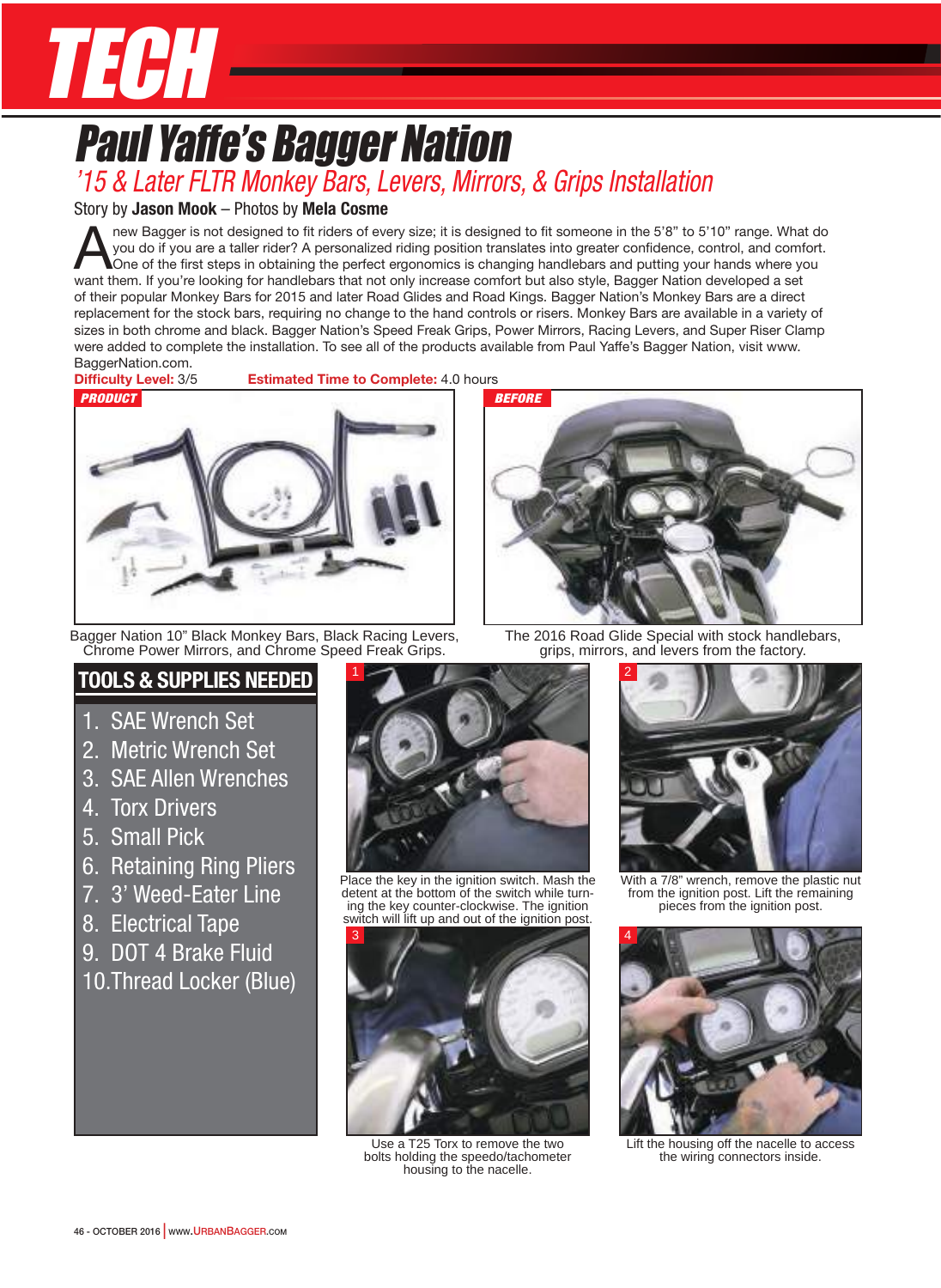## Paul Yaffe's Bagger NatioN*PAUL YAFFE'S BAGGER NATION*<br>15 & Later FLTR Monkey Bars, Levers, Mirrors, & Grips Installation<sup>1</sup>



Unplug the single connector on the back of the speedometer/tachometer assembly.



With a 12mm wrench, remove the banjo bolts at the clutch and front brake master cylinder. Have a small container ready to catch any brake fluid that may leak out. With the hydraulic lines free, reinstall the banjo bolts with a short section of 3/8" hose.



Disconnect the CANBUS connectors for the handlebar wiring inside the nacelle.



Loosen the four bolts holding the stock top clamp to the handlebar risers with a 1/4" Allen wrench. Maintain control of the handlebars while doing so.



Unplug the connector for the TGS (Twist Grip Sensor).



Remove the top clamp from the handlebar risers.



Lift the stock handlebars up and off the risers. Ensure all internal wiring is clear of the speedometer/tachometer nacelle.



Use a T25 Torx to loosen the bolts holding the switch housings together.



With a T27 Torx, remove the bolts holding the front master cylinder to the handlebars.



Remove the switch housing from the handlebars.



Slide the right side grip off the end of the handlebar, exposing the end of the TGS (Twist Grip Sensor).



Repeat the process for the left side switch housing and clutch master cylinder.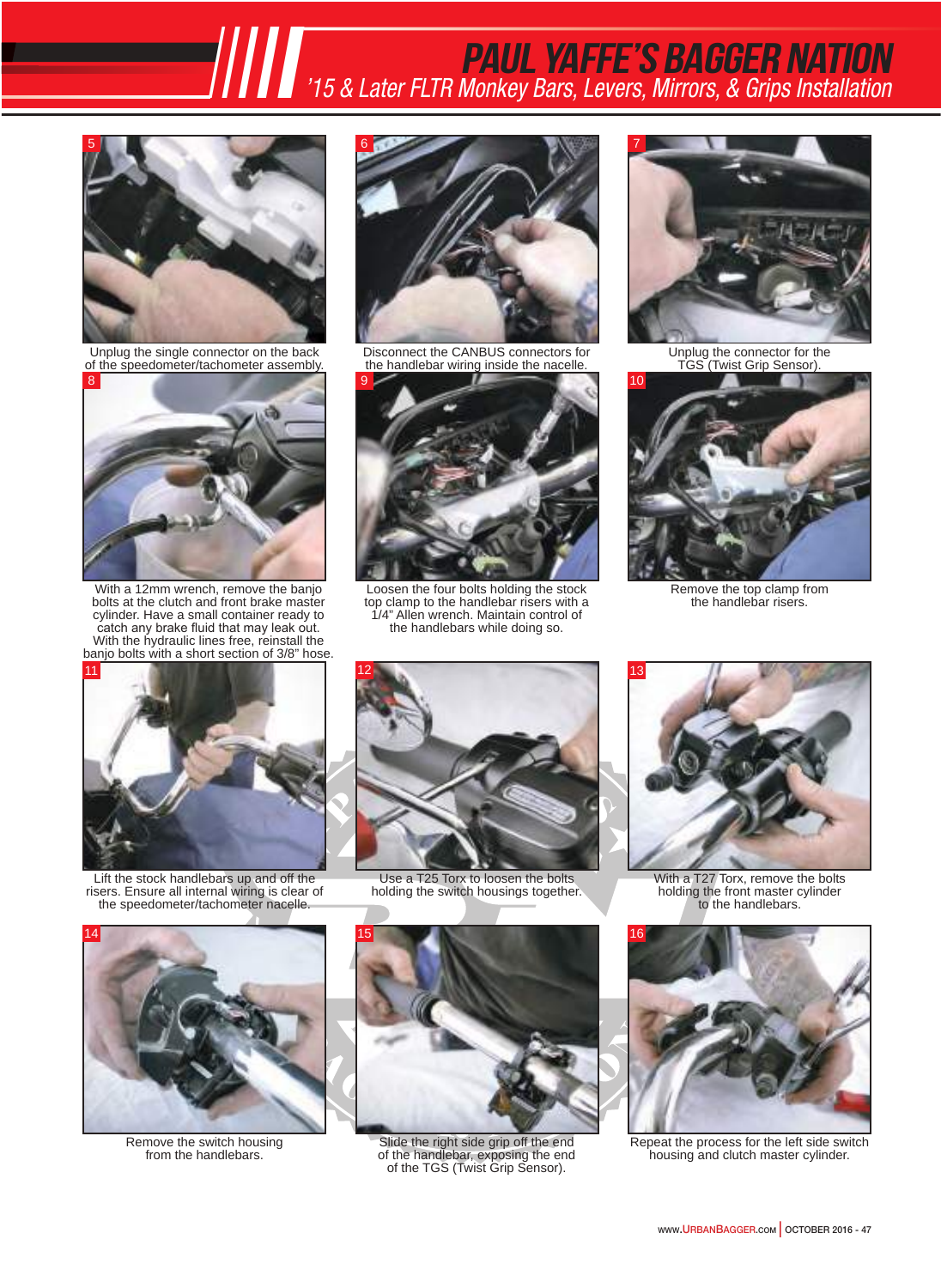



Remove the wiring from the inside of the stock handlebars.



Gently feed the wiring through the openings in the handlebars. The hole at the bottom corner of the handlebars will help when working the wires through.



Bring the master cylinder and clamp in position next to the switch housing.



Feed the weed eater line through the top holes of the Bagger Nation Monkey Bars. Continue to work the weed eater line through the handlebars until it comes through the hole in the bottom of the bars.



With the wiring ran through the handlebars, bring the switch assembly into position around the handlebars.



Tighten the hardware for the master cylinder and switch housing with Torx drivers.



Attach the end of the switch housing wiring to the weed eater line using electrical tape.



Reinstall the switch housings loosely around the switches.



To remove the stock mirrors, loosen the acorn nut with a 1/2" wrench.



Remove the retaining ring from the pivot pin for the clutch lever.<br>Lift the pivot pin from the housing to free the clutch lever.

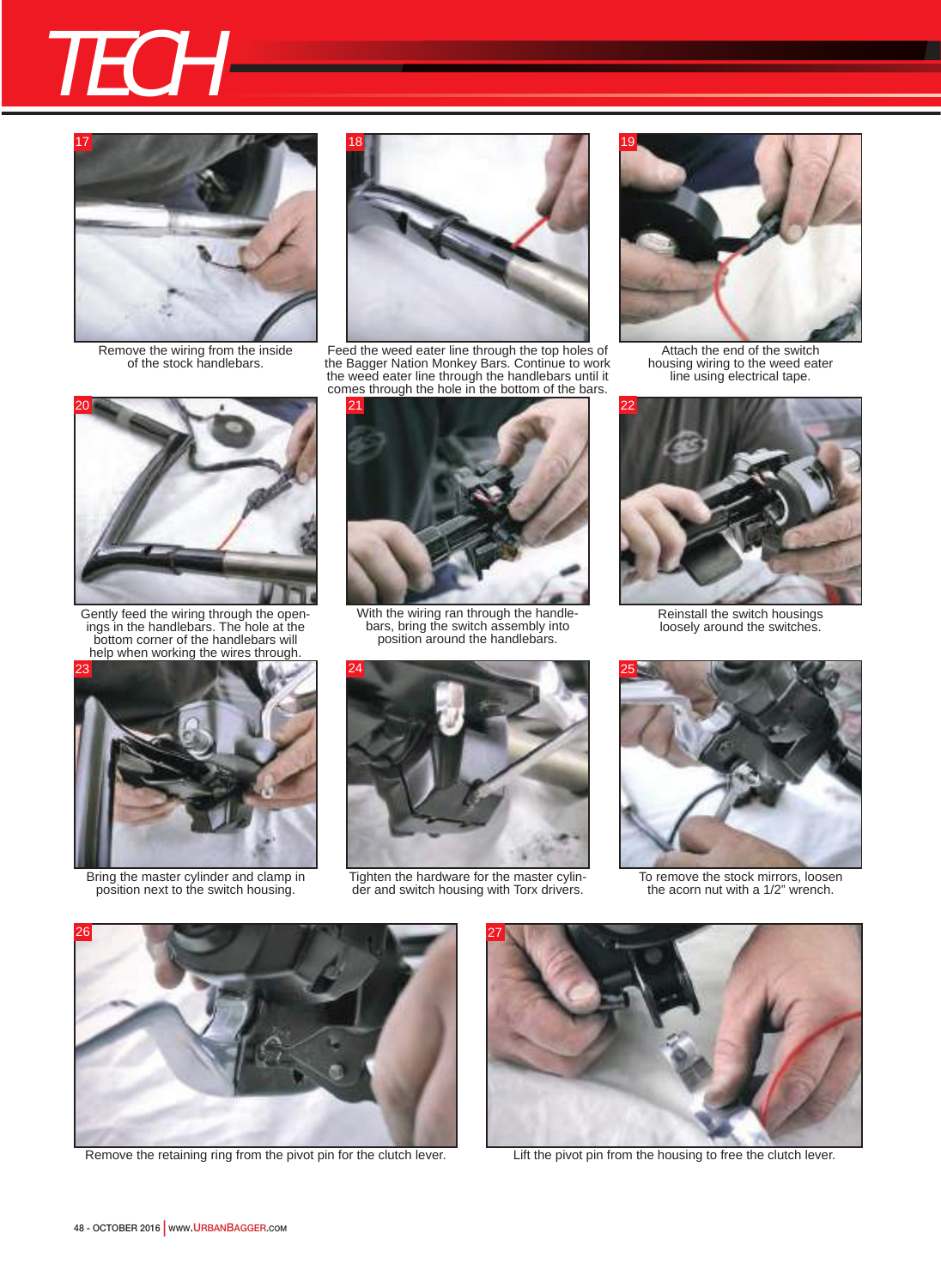Paul Yaffe's Bagger NatioN*PAUL YAFFE'S BAGGER NATION*<br> *IIIII'***<sub>15 & Later FLTR Monkey Bars, Levers, Mirrors, & Grips Installation<sup>2</sup>**</sub>



Install the nylon bushing from the stock lever into the Bagger Nation Racing Lever.



Position the Bagger Nation lever in the clutch perch. Reinstall the pivot pin with retaining ring.



The small bearing from the stock lever is also reused in the new Racing Lever.





Repeat the process for the right side switch wiring, including the Twist Grip Sensor.



Use Torx drivers to tighten the hardware for the switch housing and front master cylinder.



With the TGS installed in the handlebars, slide the right Speed Freak Grip over the end of the handlebar. Ensure the notches in the grip engage the notches in the TGS.



The left side Speed Freak Grip comes complete with a stash tube for extra storage.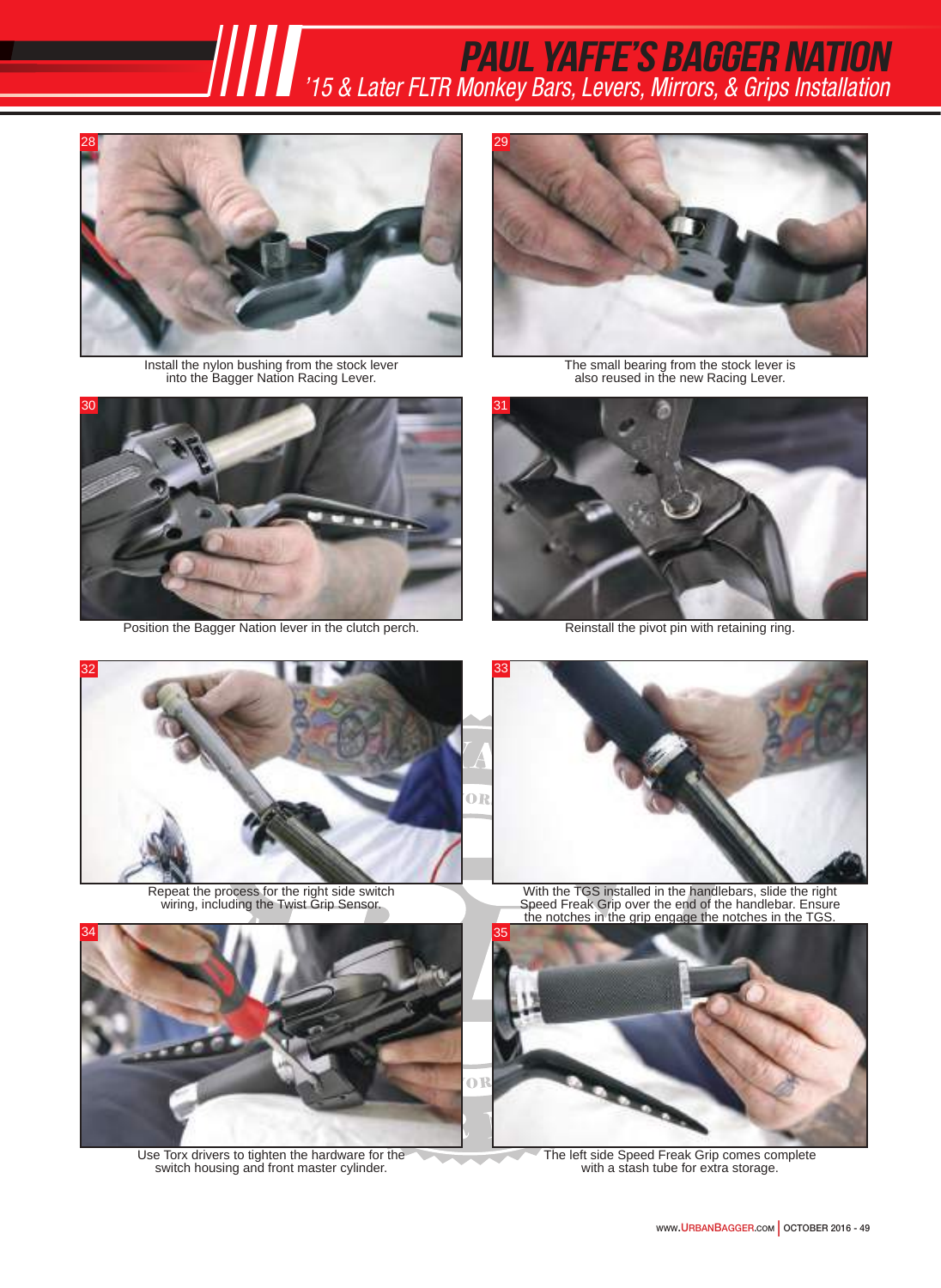# **TECH**





Evenly tighten down the top clamp bolts. Final torque of 16-20 foot/lbs.



Reconnect the CANBUS wiring from the handlebar switch housings.



Bring the speedometer/tachometer housing into position. Plug in the wiring connector into the back of the gauge assembly.



Bring the assembled handlebars back into position on the risers. Apply blue thread locker to the stock top clamp riser bolts. Use these bolts when installing the Bagger Nation Super Riser Clamp.



Tighten the three setscrews in the Super Riser Clamp in order to better secure the handlebars from movement.



Plug in the connector for the Twist Grip Sensor.



Install the housing over the nacelle with the two screws, one for each side. Tighten the screws with a T25 Torx.